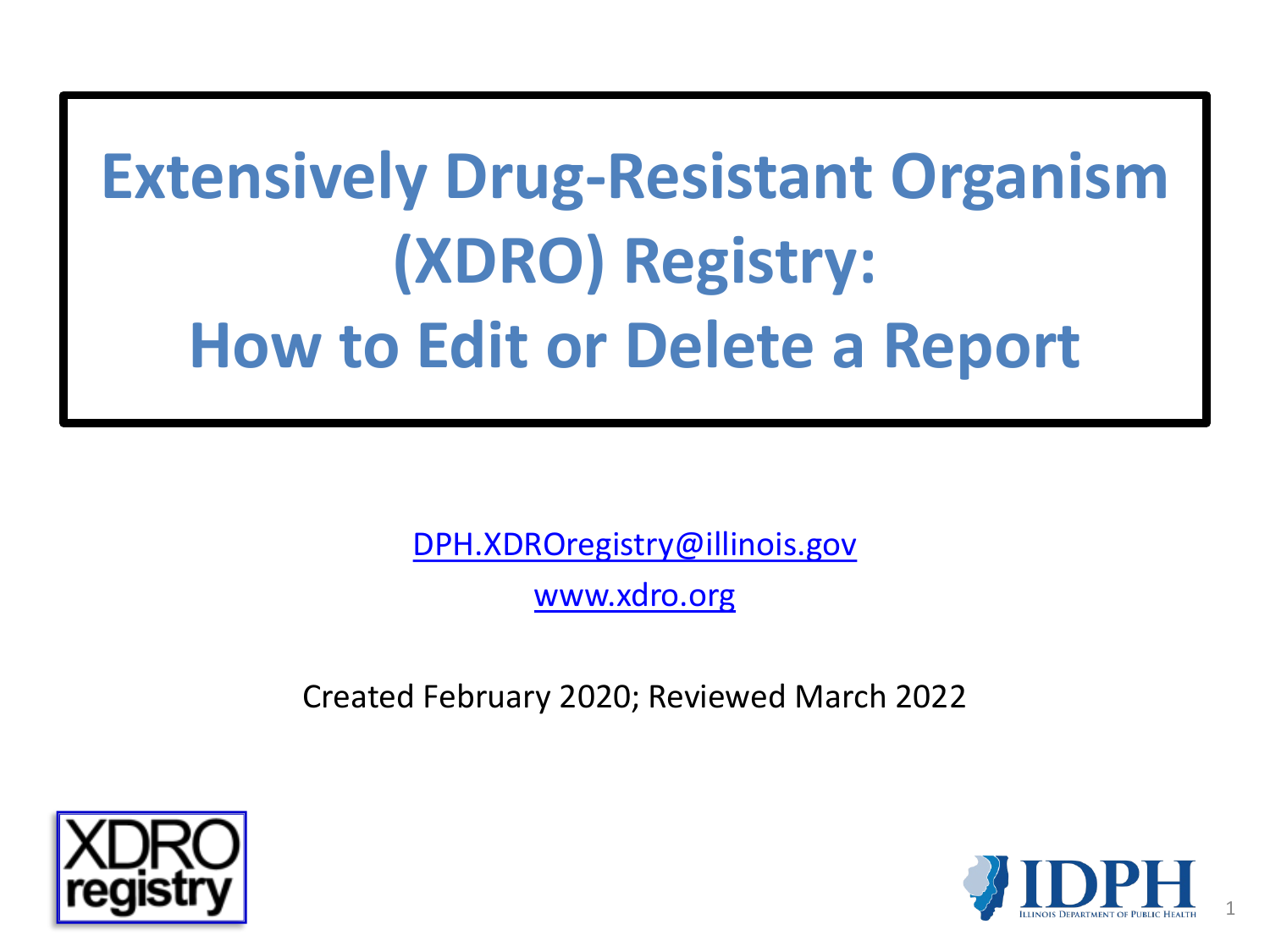### Reasons for Editing or Deleting a Report

- Data entry error
- Duplicate record
- Laboratory testing error
- Does not meet reporting criteria
- Determined not to be CRE through molecular testing
- Patient deceased
- **De-colonization or infection resolution is NOT a valid reason to delete a record in the registry.**

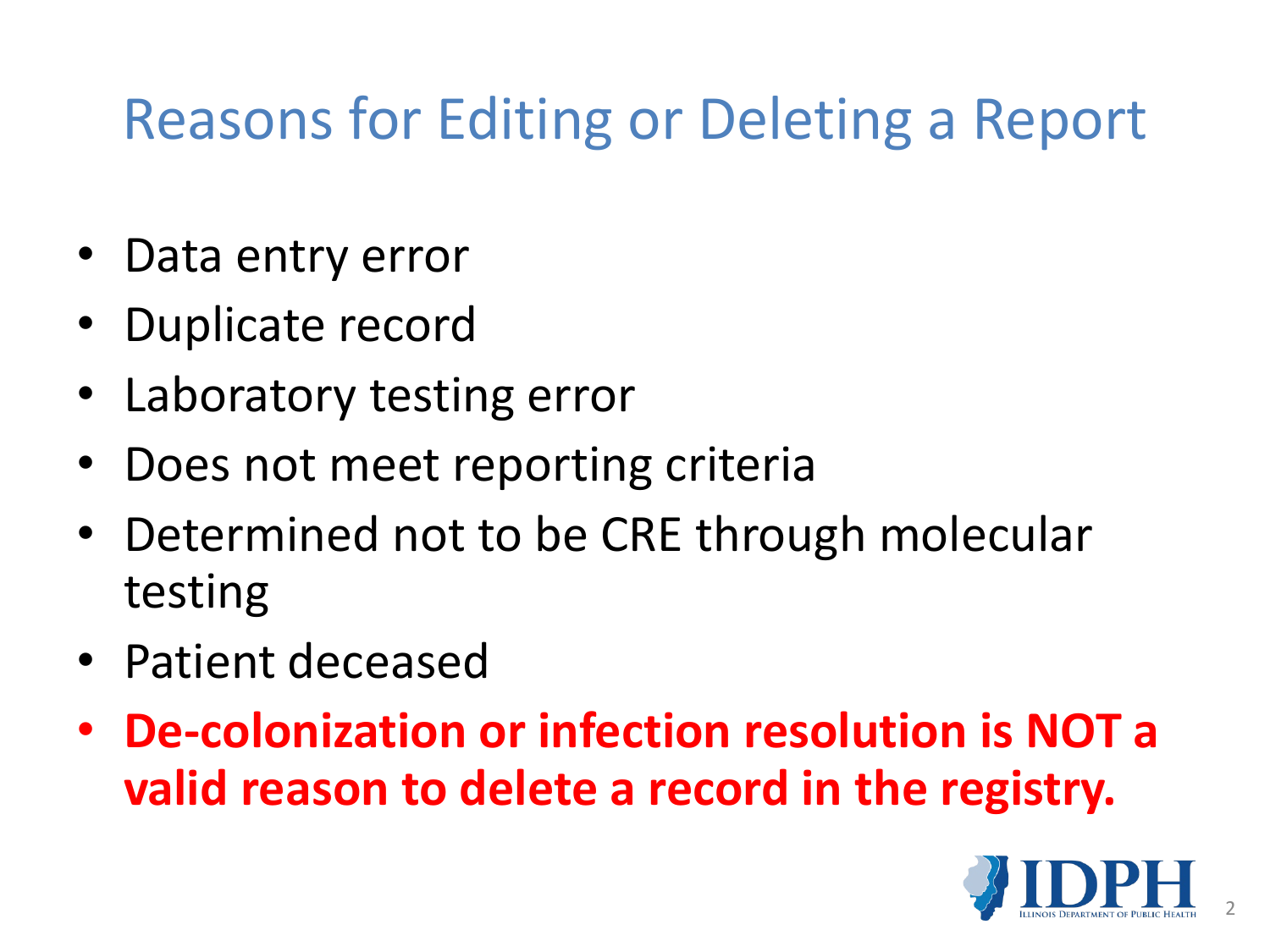## Before starting…

- You can edit/delete reports only if they were submitted by you or colleagues at your facility.
- If a report was submitted by another facility or IDPH and needs to be edited or deleted, email the facility that submitted the report or the IDPH XDRO team at [DPH.XDRORegistry@Illinois.gov.](mailto:DPH.XDRORegistry@Illinois.gov)
- You can edit a report only if it was submitted within the past 365 days.

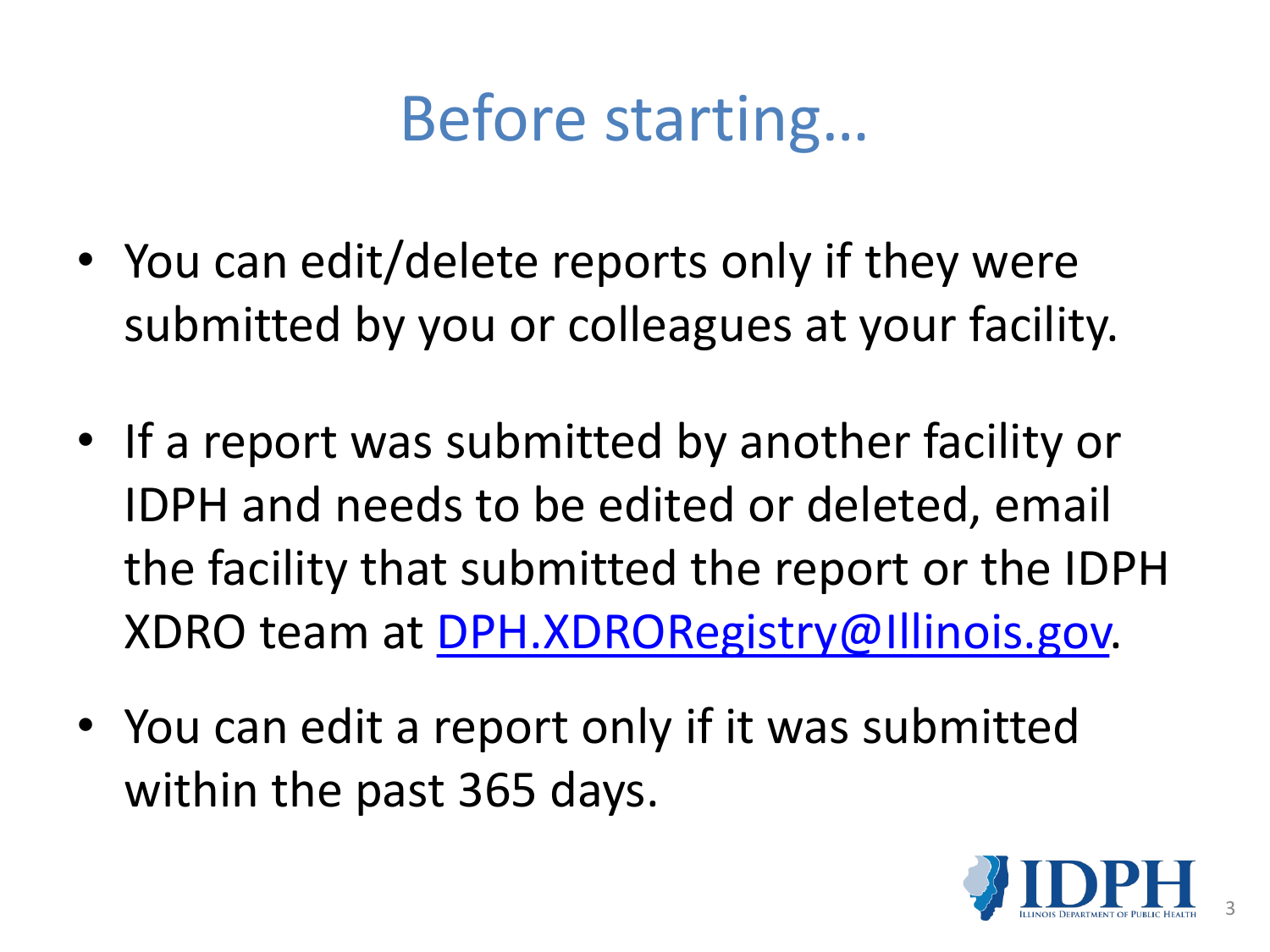## Select **Facility Submission History**



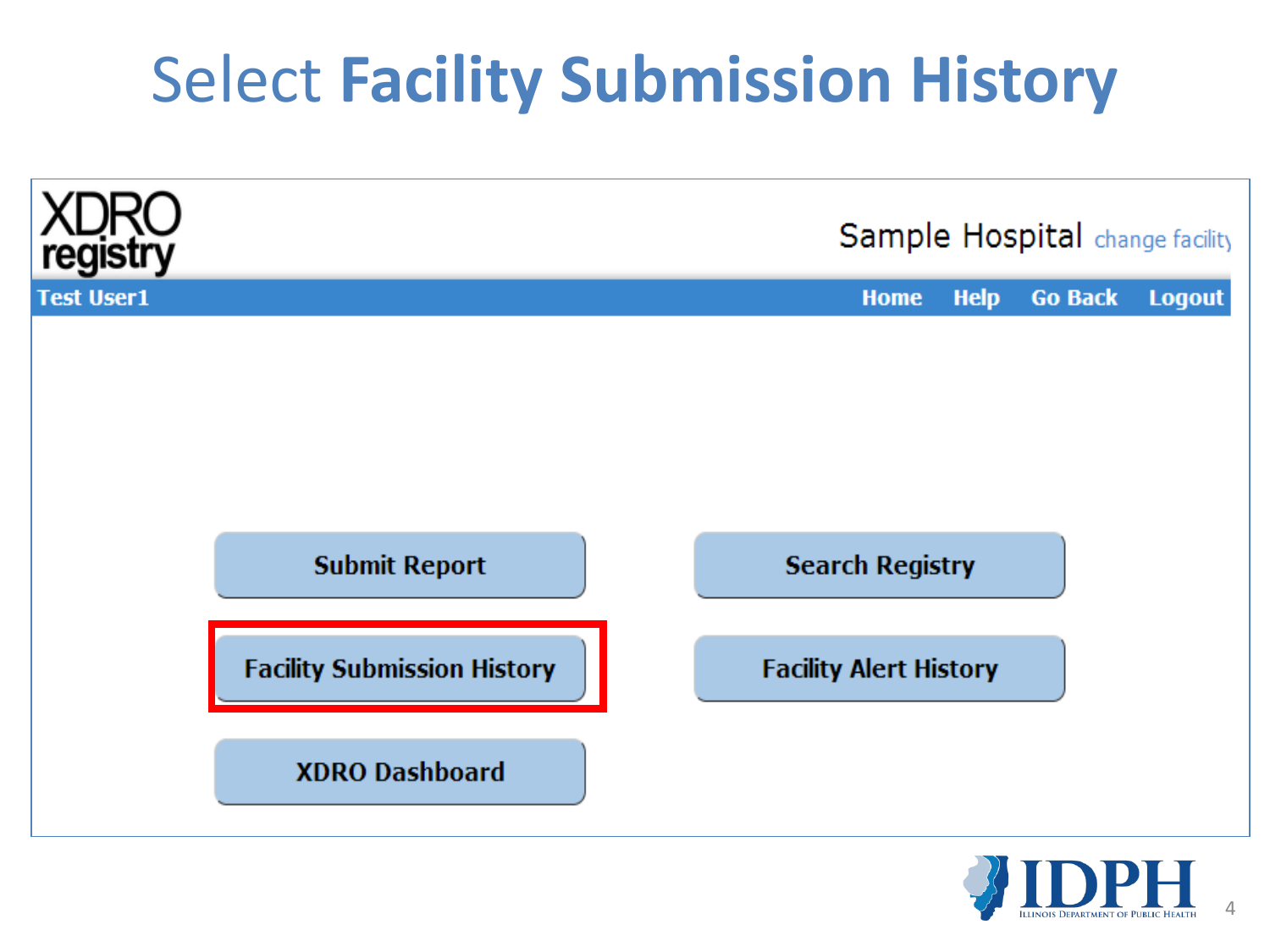## Click on name of record you want to edit or delete

| <b>Shannon Calus</b>                                                                                          |                     |              |            | <b>Home</b>                       | <b>Citations</b><br><b>Help</b> | <b>Go Back</b><br><b>Logout</b>  |  |  |  |  |  |
|---------------------------------------------------------------------------------------------------------------|---------------------|--------------|------------|-----------------------------------|---------------------------------|----------------------------------|--|--|--|--|--|
| <b>Test Nursing Home Submission History</b>                                                                   |                     |              |            |                                   |                                 |                                  |  |  |  |  |  |
|                                                                                                               |                     |              |            |                                   |                                 |                                  |  |  |  |  |  |
| Date of birth<br>SSN(last4)<br><b>RID</b><br><b>First name</b><br>Last name<br><b>Report</b><br><b>Search</b> |                     |              |            |                                   |                                 |                                  |  |  |  |  |  |
| All<br><b>dd</b><br>mm<br><b>yyyy</b>                                                                         |                     |              |            |                                   |                                 |                                  |  |  |  |  |  |
|                                                                                                               |                     |              |            |                                   |                                 |                                  |  |  |  |  |  |
|                                                                                                               |                     | Date of      |            |                                   | <b>VCulture</b>                 |                                  |  |  |  |  |  |
| <b>RID</b>                                                                                                    | <b>Name</b>         | <b>Birth</b> | <b>MRN</b> | <b>Organism</b>                   | <b>Date</b>                     | <b>Status</b><br><b>Username</b> |  |  |  |  |  |
| 13815                                                                                                         | Video, Test         | 50           | 9999       | Klebsiella pneumoniae             | 12/12/2019                      | Submitted SCALUS                 |  |  |  |  |  |
| 13107                                                                                                         | Pcr Field, Test     | 08/20/2000   | 12345      | Citrobacter freundii              | 08/20/2019                      | Pending<br><b>ATANG</b>          |  |  |  |  |  |
| 12248                                                                                                         | Bug, Super          | 01/01/1914   | 987654     | Pseudomonas aeruginosa            | 05/13/2019                      | Submitted ATANG                  |  |  |  |  |  |
| 11632                                                                                                         | One, Resident       | 03/07/1919   | 123456     | Screen only (organism<br>unknown) | 03/07/2019                      | Submitted ATANG                  |  |  |  |  |  |
| 11634                                                                                                         | Three, Patient      | 05/05/1905   | 456        | Candida auris                     | 03/07/2019                      | Submitted ATANG                  |  |  |  |  |  |
| 11633                                                                                                         | Two, Resident       | 03/07/1950   | 9876       | Klebsiella pneumoniae             | 02/07/2019                      | Submitted ATANG                  |  |  |  |  |  |
| 12026                                                                                                         | Atotheb,<br>Tothec  | 01/01/1950   | 1234       | Citrobacter freundii              | 01/01/2019                      | Submitted ATANG                  |  |  |  |  |  |
| 11994                                                                                                         | Supper, Test        | 12/22/1982   | 2313       | Citrobacter koseri                | 12/11/2018                      | Submitted devxtest               |  |  |  |  |  |
| 9424                                                                                                          | Facility,<br>Change | 04/04/1946   | 9999       | Enterobacter cloacae              | 05/08/2018                      | Submitted ATANG                  |  |  |  |  |  |
| 9312                                                                                                          | Test, Organism      | 04/25/1900   | 1235       |                                   | 04/25/2018                      | Pending<br><b>ATANG</b>          |  |  |  |  |  |
| $\vert$ 1 $\vert$<br>3<br>$\vert$ 2<br>previous<br>next                                                       |                     |              |            |                                   |                                 |                                  |  |  |  |  |  |

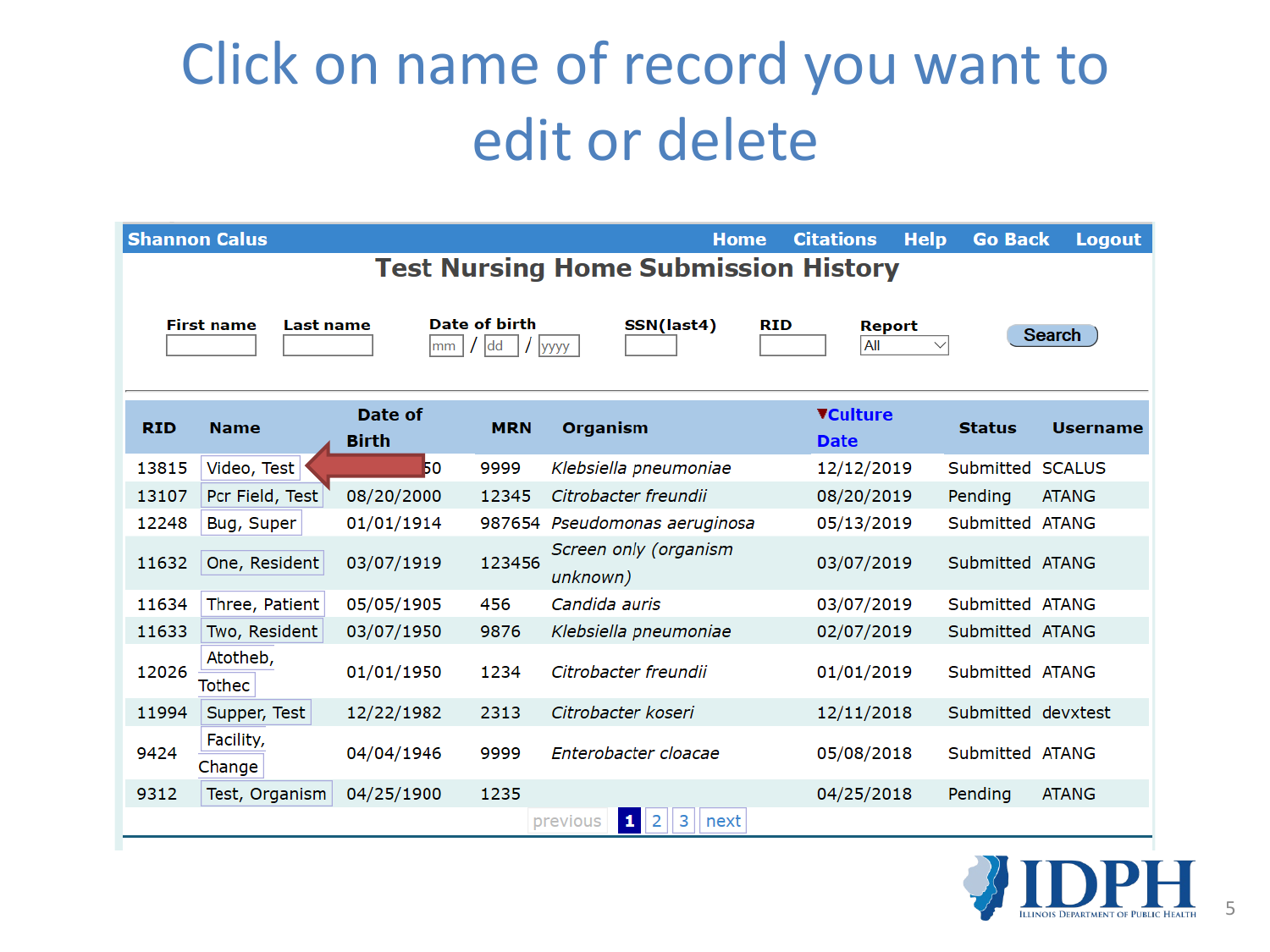### To edit, click 'Edit' at bottom of report

| <b>Shannon Calus</b>                                      | <b>Home</b>                                | <b>Citations</b>    | <b>Help</b>                | <b>Go Back</b> | <b>Logout</b> |  |  |  |
|-----------------------------------------------------------|--------------------------------------------|---------------------|----------------------------|----------------|---------------|--|--|--|
| <b>XDRO Report - Test Nursing Home</b>                    |                                            |                     |                            |                |               |  |  |  |
| <b>Patient information</b>                                |                                            |                     |                            |                |               |  |  |  |
| Patient name: Video, Test                                 | <b>MRN: 9999</b>                           |                     | Admission date: 12/13/2019 |                |               |  |  |  |
| Date of birth: 01/01/1950<br>SSN (last 4):                |                                            | <b>Gender:</b> male |                            |                |               |  |  |  |
| Race:                                                     | <b>Ethnicity:</b>                          |                     |                            |                |               |  |  |  |
| Address: 1234, Abc, Unknown, IL 11111                     |                                            |                     |                            |                |               |  |  |  |
|                                                           |                                            |                     |                            |                |               |  |  |  |
| <b>XDRO</b> culture information                           |                                            |                     |                            |                |               |  |  |  |
| Organism: Klebsiella pneumoniae                           | <b>Culture date: 12/12/2019</b>            |                     |                            |                |               |  |  |  |
| <b>XDRO criterion: Molecular test</b>                     | <b>Specimen source: Rectal (screening)</b> |                     |                            |                |               |  |  |  |
| <b>Mechanism of resistance: KPC</b>                       |                                            |                     |                            |                |               |  |  |  |
| <b>Comments:</b>                                          |                                            |                     |                            |                |               |  |  |  |
| Submitted by Shannon Calus, 12/13/2019, Test Nursing Home |                                            |                     |                            |                |               |  |  |  |
|                                                           |                                            |                     |                            |                |               |  |  |  |
| <b>Go Back</b><br>Edit<br><b>Print</b><br><b>Delete</b>   |                                            |                     |                            |                |               |  |  |  |

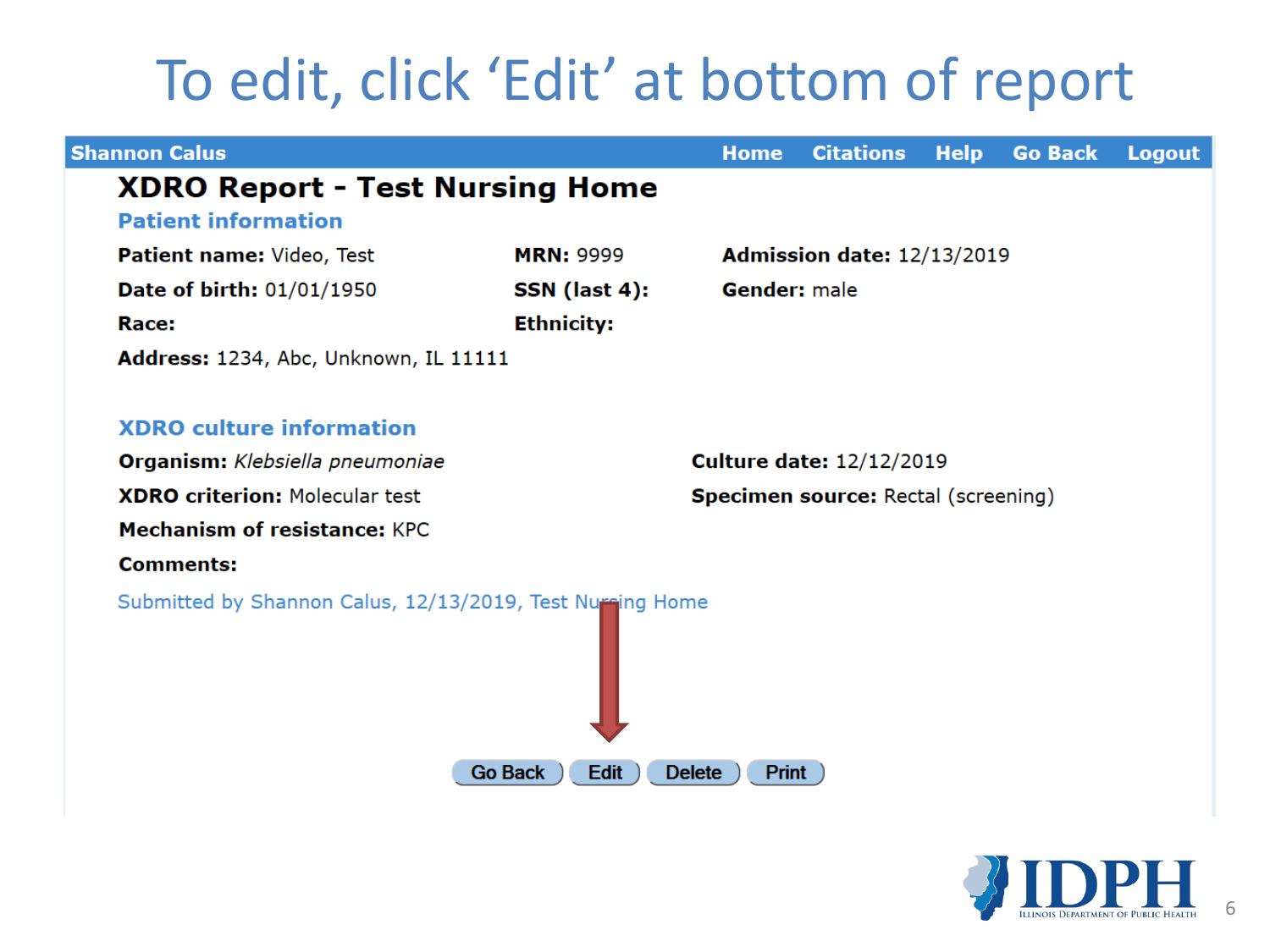#### **XDRO Report**



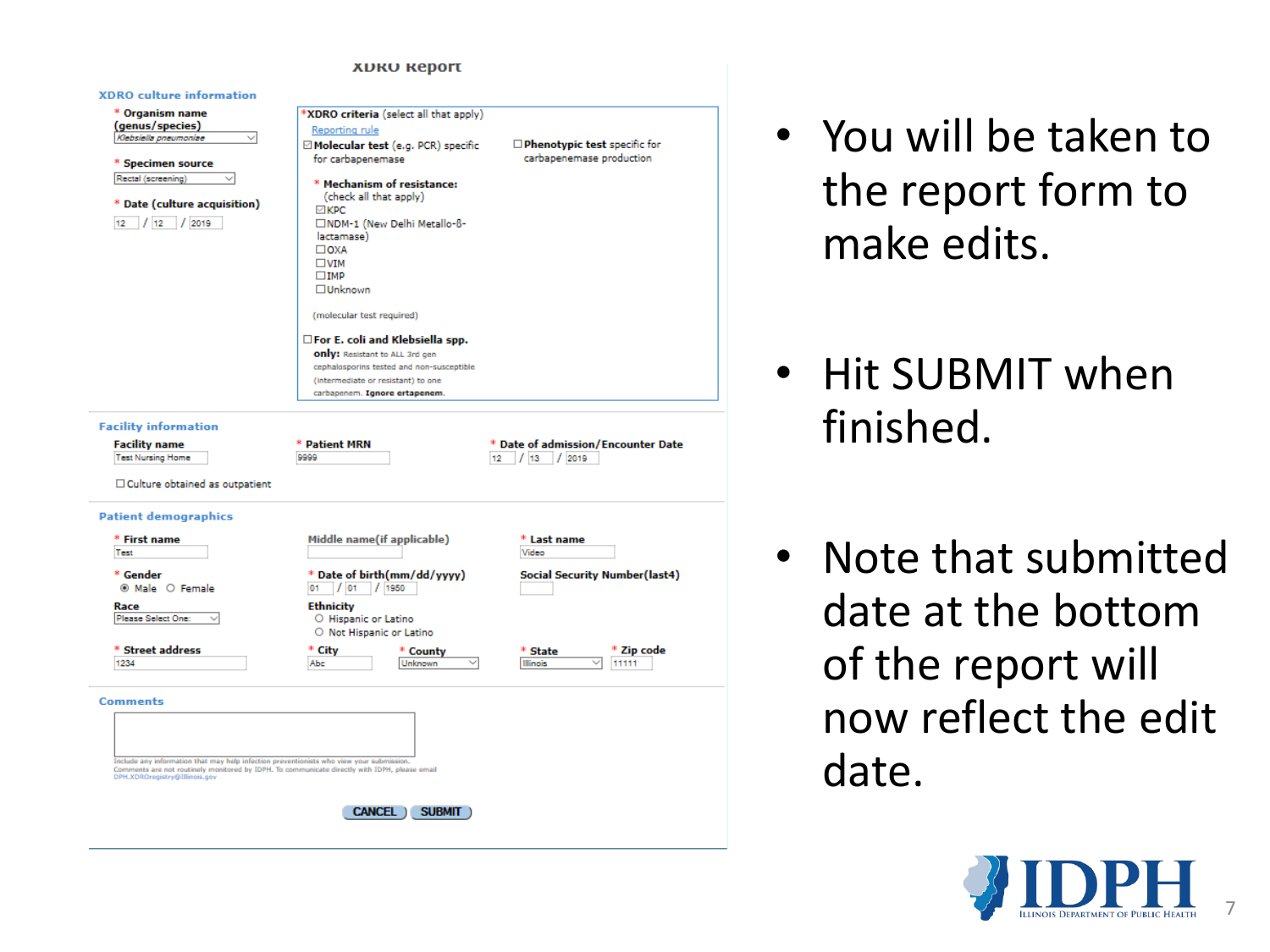### To delete, click 'Delete' at bottom of report



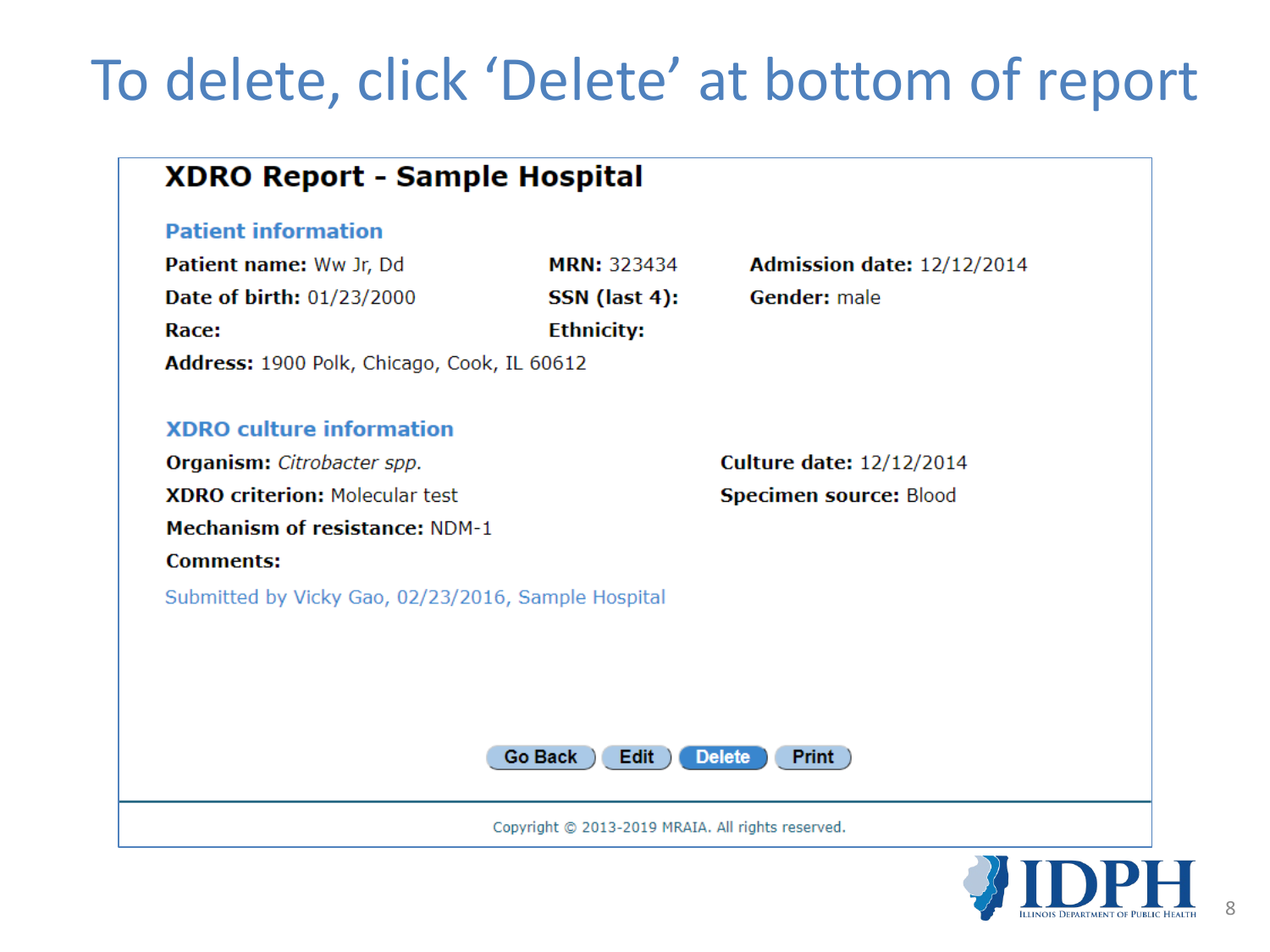### Select reason for deleting the report from the drop-down menu, then hit "Delete" again.

#### **XDRO Report - Sample Hospital**

#### **Patient information**

| <b>Patient name:</b> Ww Jr, Dd              | <b>MRN: 323434</b> | <b>Admission date: 12/12/2014</b> |  |  |  |  |  |
|---------------------------------------------|--------------------|-----------------------------------|--|--|--|--|--|
| <b>Date of birth: 01/23/2000</b>            | SSN (last 4):      | <b>Gender:</b> male               |  |  |  |  |  |
| Race:                                       | <b>Ethnicity:</b>  |                                   |  |  |  |  |  |
| Address: 1900 Polk, Chicago, Cook, IL 60612 |                    |                                   |  |  |  |  |  |

#### **XDRO** culture information

Organism: Citrobacter spp. **XDRO criterion: Molecular test Mechanism of resistance: NDM-1 Comments:** 

**Culture date: 12/12/2014** Specimen source: Blood

Submitted by Vicky Gao, 02/23/2016, Sample Hospital



Copyright @ 2013-2019 MRAIA. All rights reserved.

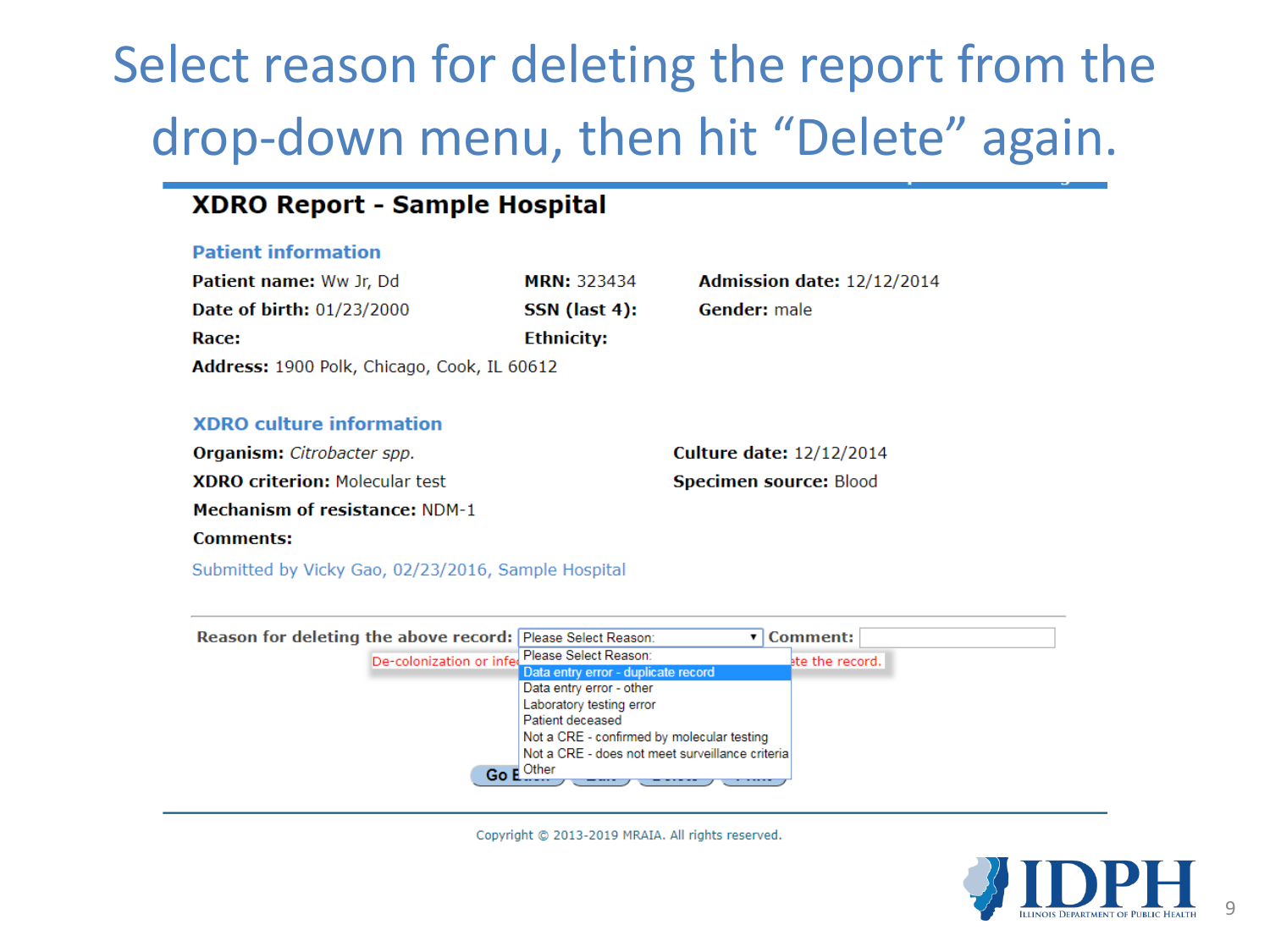#### Deleted reports are still available in the XDRO registry, but have a red 'Deleted' watermark